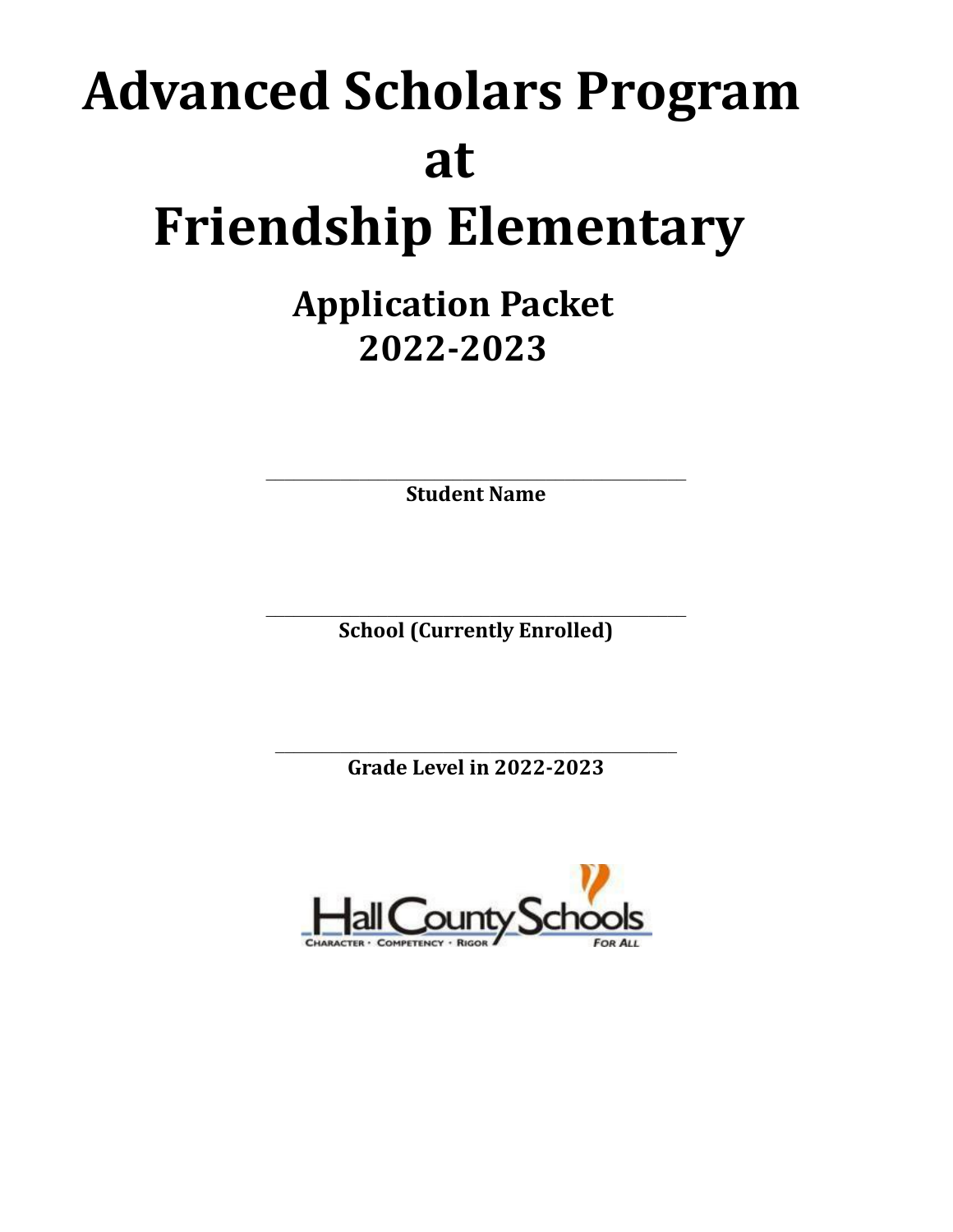#### **Introduction**

The Advance Scholars Program at Friendship (ASP) is an innovative program of choice that seeks selfmotivated, passionate students. A rigorous, personalized, and authentic learning experience has been carefully and deliberately created to meet the needs of the individual learner. The faculty and staff of ASP recognize that all children come to school with different levels of prior knowledge, skills, interests, and needs. ASP is eager to design customized schedules and instruction to better serve the unique needs of each student.

ASP will develop learning experiences that use the Georgia Standards of Excellence as the core knowledge for integrated thematic units of study which promote inquiry, creativity, critical thinking and problem solving. Project based learning will utilize a personalized learning platform that will reflect both a student's interests and learning style as they research, explore, and discover. Students will have enrichment activities extending beyond the traditional classroom into the community. Effective communication, both oral and written, is a necessary component. Students will be given opportunities to showcase their work and will be required to articulate understanding to real world audiences.

In addition to a curriculum with high expectations, it is the desire of ASP to develop the whole child. The staff is committed to producing well rounded students who also exhibit exemplary character and citizenship. Character development will be purposeful and practiced daily to nurture high standards in regards to respect and manners. All students will be part of community service learning. One of the most essential components of ASP will be a commitment from parents to be engaged in the entire learning process as valued partners and volunteers.

#### The Advance Scholars Program at Friendship Application Process **Requirements to Apply**

Any Hall County School District student currently in K, 1<sup>st</sup>, 2<sup>nd</sup>, 3<sup>rd</sup>, or 4<sup>th</sup> grade may apply. Parents of students who live outside the attendance zone must provide transportation for their children to and from school. If students live outside the Hall County School District, tuition will be required.

#### **Application and Selection Procedure**

1. Parents/Guardians and students complete a Student Application and submit it to Tracie Brack:

Advance Scholars Program at Friendship Attn:ASP Selection Committee ([fesasp@hallco.org\)](mailto:fesasp@hallco.org) 4450 Friendship Road Buford, GA 30519

- 2. Parents/Guardians of rising  $1<sup>st</sup> 5<sup>th</sup>$  grade, please ask two teachers (homeroom, specials, search) to serve as references for your child. Please share the confidential recommendation form (page 6 of the packet) with your references.
- 3. Completed application packets will be reviewed by the ASP Selection Committee. Students will be selected based on evidence from their applications, recommendations, and transcripts (test scores and report cards).
- 4. Depending on the number of applicants, it may be necessary to conduct student interviews and/or additional assessments. If that is the case, a member of the ASP staff will notify families of finalists and schedule the student interviews and/or assessment.
- 5. Committee decisions are final. Applicants not selected during the initial review will be placed on a waiting list and may be admitted to ASP if any selected students elect not to attend.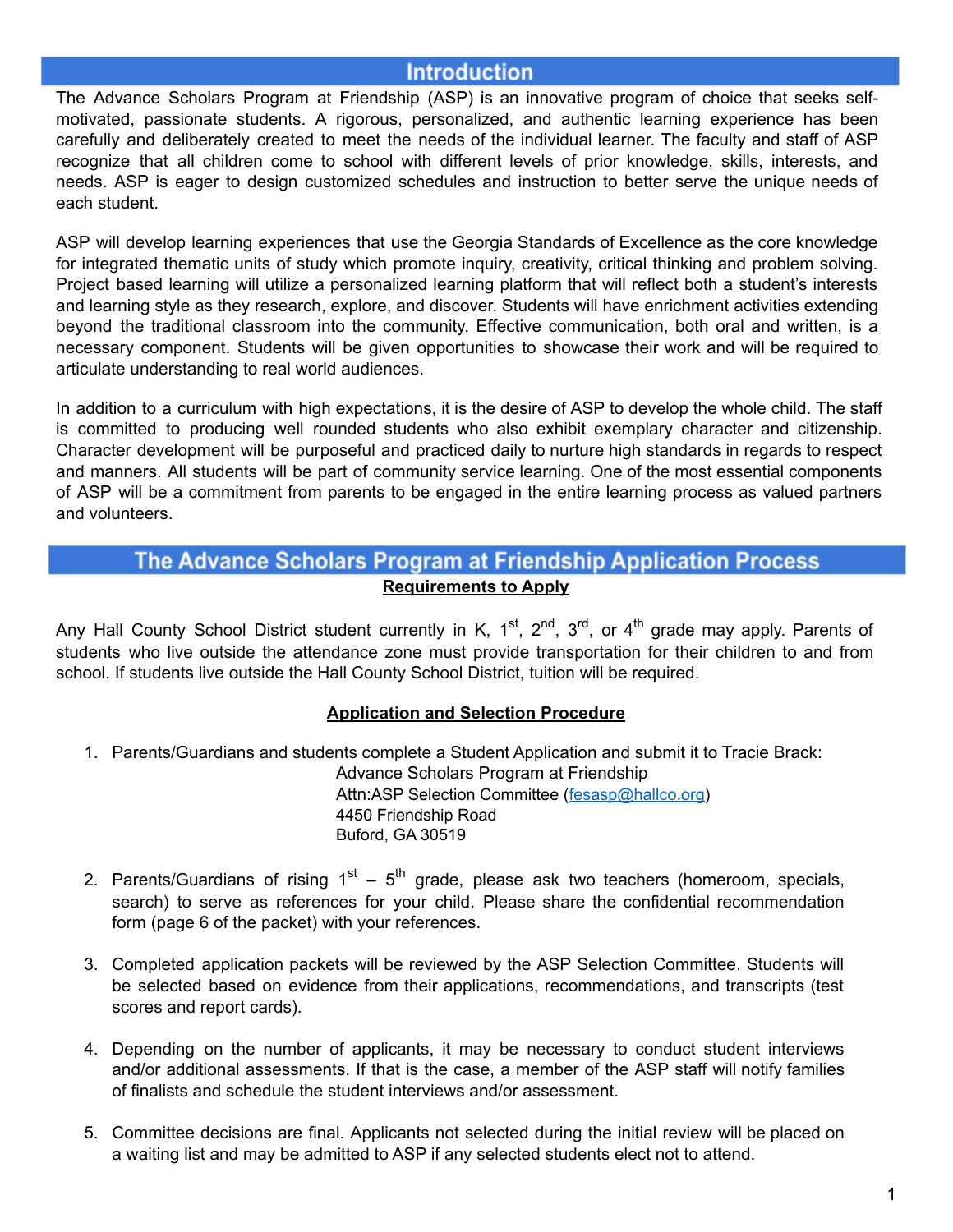# The Advance Scholars Program at Friendship Application Process

| Criteria                                                                                                                | Evidence/Documentation                                                    |  |
|-------------------------------------------------------------------------------------------------------------------------|---------------------------------------------------------------------------|--|
| The student must:                                                                                                       |                                                                           |  |
| Demonstrate advanced levels of knowledge, interest and aptitude                                                         | Transcript<br>Recommendations<br>Application<br>(Interview, if necessary) |  |
| Exhibit outstanding communication skills                                                                                | Transcript<br>Recommendations<br>Application<br>(Interview, if necessary) |  |
| Possess qualities associated with creativity, including curiosity,<br>resourcefulness and a problem-solving disposition | Transcript<br>Recommendations<br>Application<br>(Interview, if necessary) |  |
| Be highly motivated to excel in his or her studies                                                                      | Transcript<br>Recommendations<br>Application<br>(Interview, if necessary) |  |
| Possess the maturity to work well independently and in small group<br>settings                                          | Transcript<br>Recommendations<br>Application<br>(Interview, if necessary) |  |

#### **Application Checklist**

(Please check off as each step is completed)

- 1. Complete all of the student and parent/guardian information in Parts I and II of the application Packet.
- 2. If your child does not currently attend Friendship Elementary School, please obtain official copies of your child's standardized testing history and most recent report card (attach these to the application packet).
- 3. Complete the *Parent Questionnaire* and attach it to the application packet.
- 4. Ask two teachers to complete the short confidential recommendation forms. (Optional: Ask an individual who is not a teacher to submit a letter of recommendation.)
	- 5. Complete *Parent Assurances* (page 4).
	- 6. Sign and have your child sign the *Certification and Signature* (page 4).

# **Application must be completed by March 18, 2022**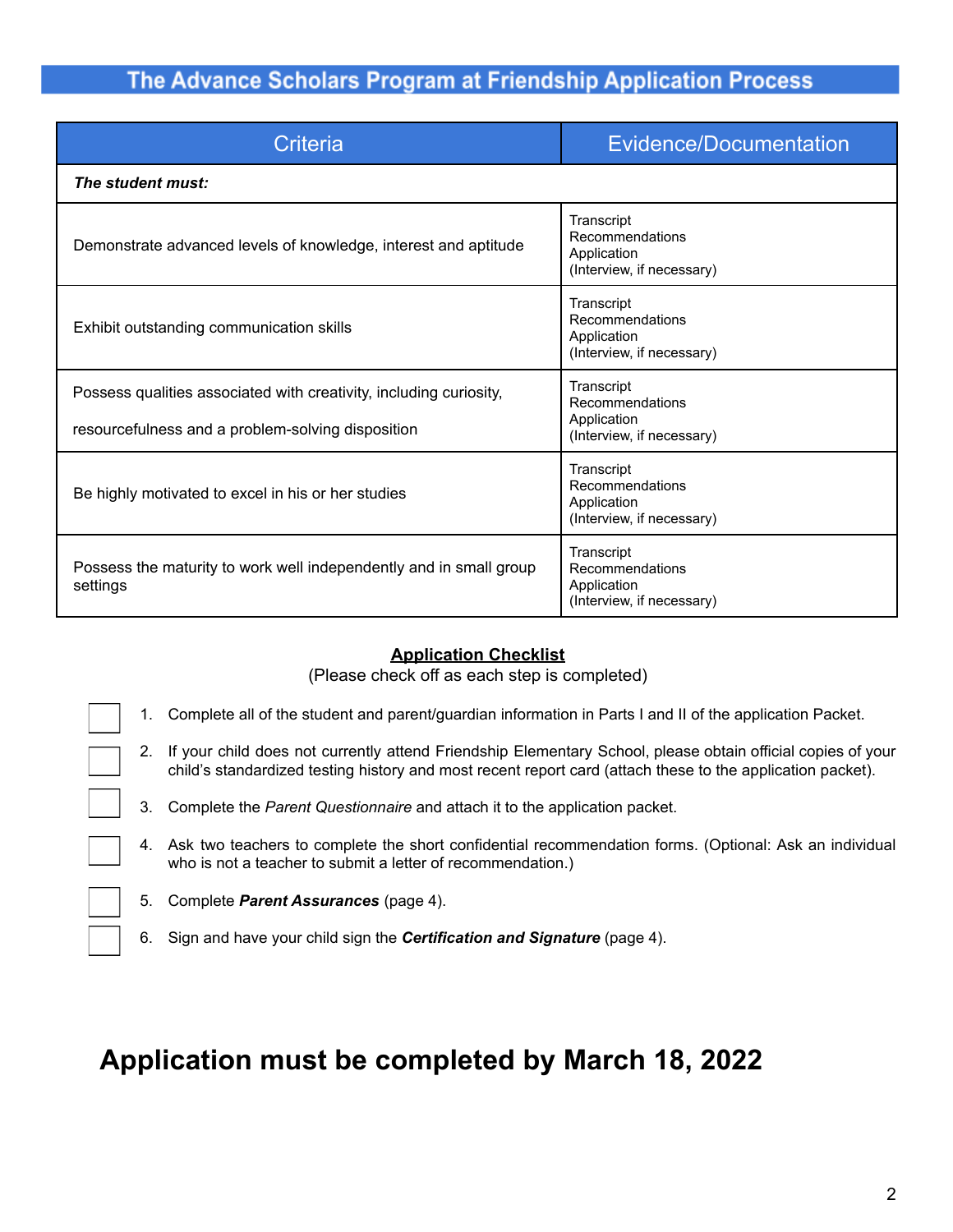# The Advance Scholars Program at Friendship Student Information

#### **I. Student Information**

|                                                | Student ID#:______________________ |
|------------------------------------------------|------------------------------------|
|                                                |                                    |
| Excellent<br><b>Student's Computer Skills:</b> | Good<br>Fair<br>Limited            |
| II. Parent/Guardian Information                |                                    |
|                                                |                                    |
|                                                |                                    |
|                                                |                                    |
|                                                |                                    |
|                                                |                                    |

#### **III. Academic Record**

- 1. If your child does not currently attend Friendship Elementary School, please print and/or photocopy and attach your child's standardized testing history. These must be official records, which may be obtained from your child's school and/or your own copies of standardized test score reports.
- 2. If your child does not currently attend Friendship Elementary School, please photocopy and attach your child's most recent report card.

**\_\_\_\_\_\_\_\_\_\_\_\_\_\_\_\_\_\_\_\_\_\_\_\_\_\_\_\_\_\_\_\_\_\_\_\_\_\_\_\_\_\_\_\_\_\_\_\_\_\_\_\_\_\_\_\_\_\_\_\_\_\_\_\_\_\_\_\_\_\_\_\_\_\_\_\_\_\_\_\_\_\_\_\_\_\_\_\_\_\_\_\_\_\_\_\_\_**

#### **IV. Parent Questionnaire**

Please answer the three questions below. All responses must be typed. Please print them and attach them to the application. Limit your responses to no more than two pages total.

- 1. **What are the gifts and talents that your child will bring to ASP?** (Feel free to discuss not only academics, but also issues related to character, leadership, etc.)
- 2. **What have been your child's greatest challenges in school, and what has been done to help your child overcome those challenges?** (For example: particular learning difficulties, social/emotional issues, illness, stress)
- 3. **Please share some of your expectations in the following areas:**
	- a. **Academics**
	- b. **Extracurricular activities**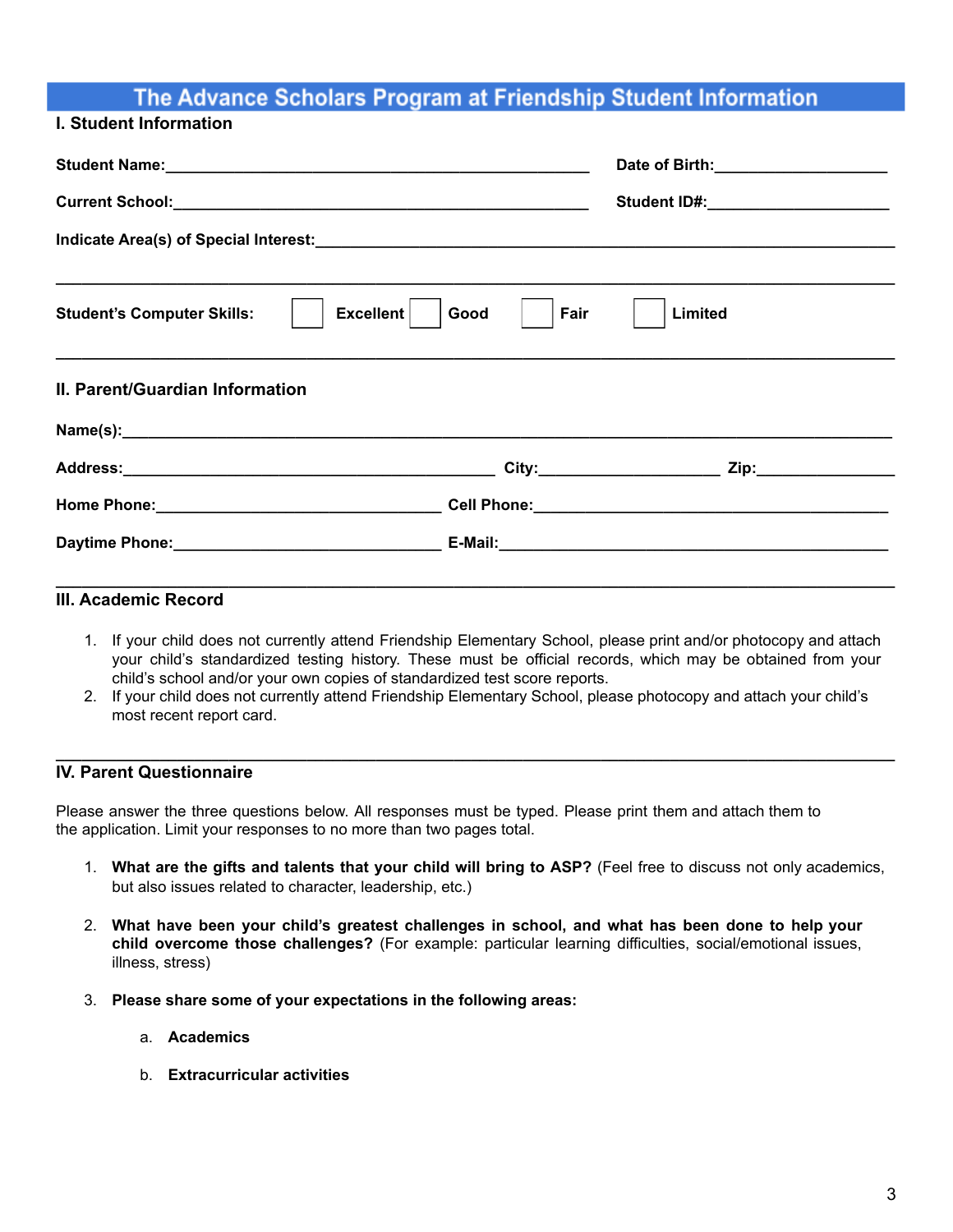### The Advance Scholars Program at Friendship Student Application

#### **V. References**

Please ask two teachers to complete short confidential recommendation forms, found on page 6. One of the references must be a current classroom teacher. The other reference may be another current or former teacher.

Optional: You may ask one individual who is not a teacher to submit a letter of recommendation. This should be an individual who has observed your child's talents, work ethic, and ability to work with others, etc.,in ways that may not be seen in school. This reference may not be a family member. The letter, which should not exceed one page in length, should be sent directly to ASP Selection Committee at [fesasp@hallco.org](mailto:fesasp@hallco.org) or faxed to 770-932-2162.

**\_\_\_\_\_\_\_\_\_\_\_\_\_\_\_\_\_\_\_\_\_\_\_\_\_\_\_\_\_\_\_\_\_\_\_\_\_\_\_\_\_\_\_\_\_\_\_\_\_\_\_\_\_\_\_\_\_\_\_\_\_\_\_\_\_\_\_\_\_\_\_\_\_\_\_\_\_\_\_\_\_\_\_\_\_\_**

#### **VI. Parent Assurances**



I grant permission for the ASP Selection Committee to request and review my child's complete academic and discipline records.



If I live outside the attendance zone, I will provide transportation to and from school for my child to attend ASP.

We ask for parents to commit to volunteer service or donate supplies (as needed) to support Friendship Elementary School. **Please check all that apply.**



**I will commit to help Friendship Elementary School through volunteer hours. (School Projects, Service Projects, PTO Events, etc.)**



**I will commit to donate supplies to Friendship Elementary School. (Discuss with the ASP Teacher)**

I understand that the nature of the ASP curriculum and the variety of individual and/or small group activities available at the ASP require students to exhibit more maturity and self-control that would be expected of elementary schoolers in a traditional setting. Therefore, if my child has persistent problems with behavior and/or motivation, ASP may not be the best fit for him/her. I understand that there is a procedure to determine the correct placement for my child.

#### **VII. Certification and Signature Page**

I certify that the information contained in this application is true and complete to the best of my knowledge, and I understand that if selected for ASP, falsified statements may be grounds for removal.

Student Name (Print please)

Student Signature Date

Parent/Legal Guardian Name (Print please)

Parent/Legal Guardian Signature **Date of American System** Date